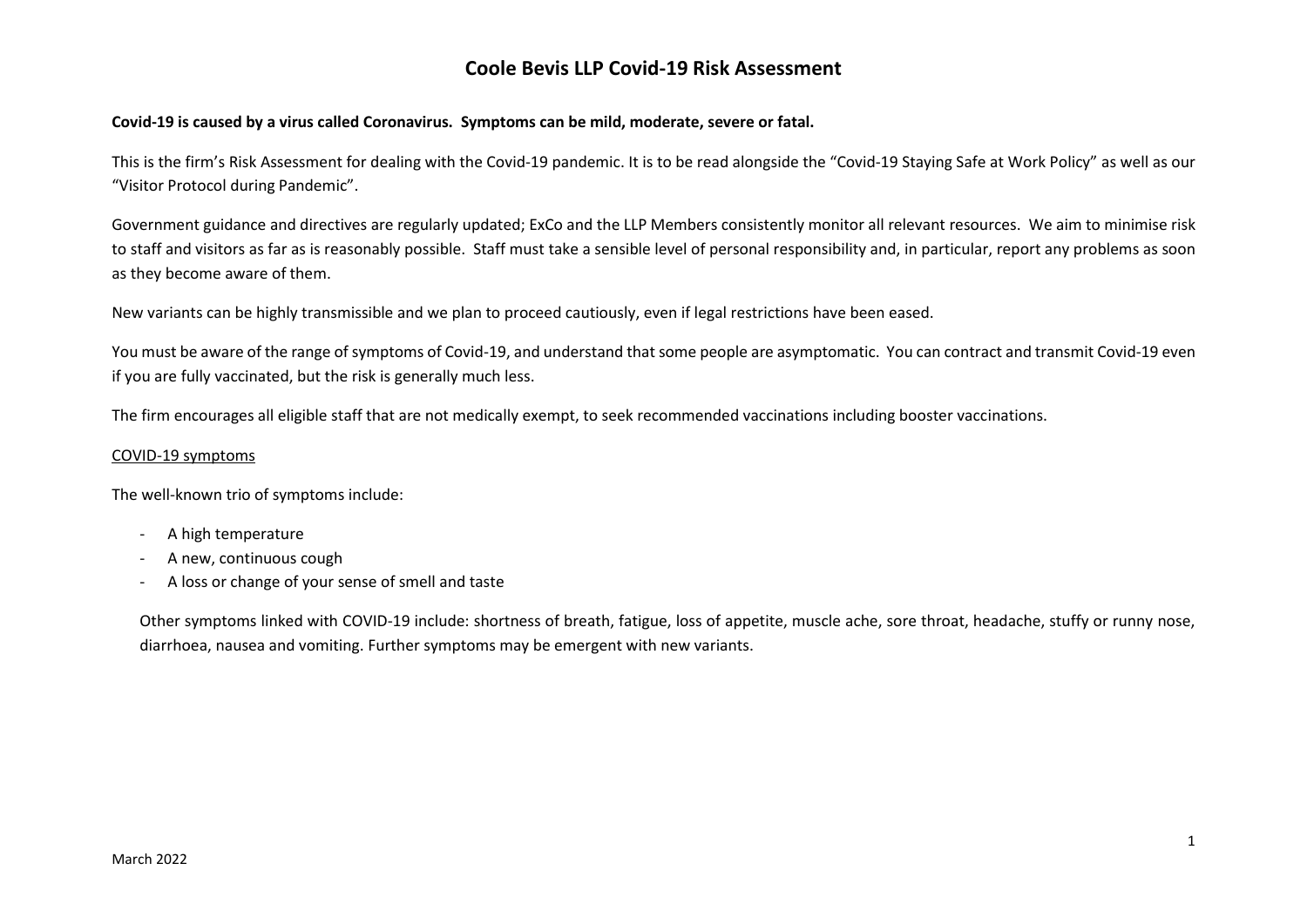| <b>Risk area</b>                                               | <b>Potential Risks</b>                                                   | <b>Main considerations</b>                                                                      | <b>Other considerations or actions</b>                                                                                                                    | Action by who?                                             |
|----------------------------------------------------------------|--------------------------------------------------------------------------|-------------------------------------------------------------------------------------------------|-----------------------------------------------------------------------------------------------------------------------------------------------------------|------------------------------------------------------------|
| Greater number of<br>attending<br>people<br>offices including: | Increased risk of<br>exposure and possible<br>transmission of the virus. | Government guidance to work<br>from home where possible has<br>office<br>ended.<br>Return<br>to | When staff from another office are<br>visiting, it remains advisable to get<br>prior permission from the partner in<br>charge of the local office. He/she | <b>LLP</b><br><b>Members</b><br>&<br>ExCo; Office partners |
| Partners and staff                                             |                                                                          | arrangements agreed by Heads of<br>Department taking into account                               | should appoint a deputy if absent.                                                                                                                        |                                                            |
| Visitors – to be by<br>appointment                             |                                                                          | the full range of business and                                                                  |                                                                                                                                                           |                                                            |
| wherever possible                                              |                                                                          | individuals<br>circumstances.<br>Transitionary/ phased approach                                 | This will be agreed one-to-one with<br>these staff.                                                                                                       |                                                            |
| Suppliers, delivery<br>men, builders as                        |                                                                          | where necessary.                                                                                |                                                                                                                                                           |                                                            |
| required                                                       |                                                                          | Ensuring reasonable space and                                                                   |                                                                                                                                                           |                                                            |
|                                                                |                                                                          | ventilation for anyone in the office                                                            |                                                                                                                                                           |                                                            |
|                                                                |                                                                          | Anyone going into an office must                                                                |                                                                                                                                                           |                                                            |
|                                                                |                                                                          | accept and abide by the firm's                                                                  |                                                                                                                                                           |                                                            |
|                                                                |                                                                          | Staying Safe at Work Policy.                                                                    |                                                                                                                                                           |                                                            |
| formerly<br>Those<br>classed as clinically                     | Their risk of exposure to<br>the virus is increased and                  | These people may wish to take<br>extra precautions. They should let                             | For confidentiality reasons, a list<br>will not be circulated.                                                                                            | Office partner and<br>/or ExCo                             |
| extremely vulnerable<br>(CEV) may come into                    | the resulting harm may be                                                | the office manager or ExCo know                                                                 |                                                                                                                                                           |                                                            |
| the office.                                                    | severe.                                                                  | that they have previously been                                                                  |                                                                                                                                                           |                                                            |
|                                                                |                                                                          | classed as CEV so we can help<br>take<br>them<br>all<br>necessary                               |                                                                                                                                                           |                                                            |
|                                                                |                                                                          | precautions.                                                                                    |                                                                                                                                                           |                                                            |
| <b>Staff</b><br>who<br>are                                     | They are more at risk from                                               | Ensuring the safety of everyone,                                                                | ExCo reserve the right to ask                                                                                                                             | Practice<br>Director                                       |
| unvaccinated or are                                            | being ill with Covid-19 and                                              | including<br>the<br>person<br>not                                                               | employees on their vaccination                                                                                                                            | and/or ExCo member                                         |
| not fully vaccinated/                                          | may present more risk to                                                 | vaccinated.                                                                                     | decide<br>status and<br>may<br>to                                                                                                                         |                                                            |
| boosted.                                                       | others.                                                                  |                                                                                                 | additional,<br>recommend<br>proportionate<br>for<br>measures                                                                                              |                                                            |
|                                                                |                                                                          |                                                                                                 | unvaccinated staff. For example, if                                                                                                                       |                                                            |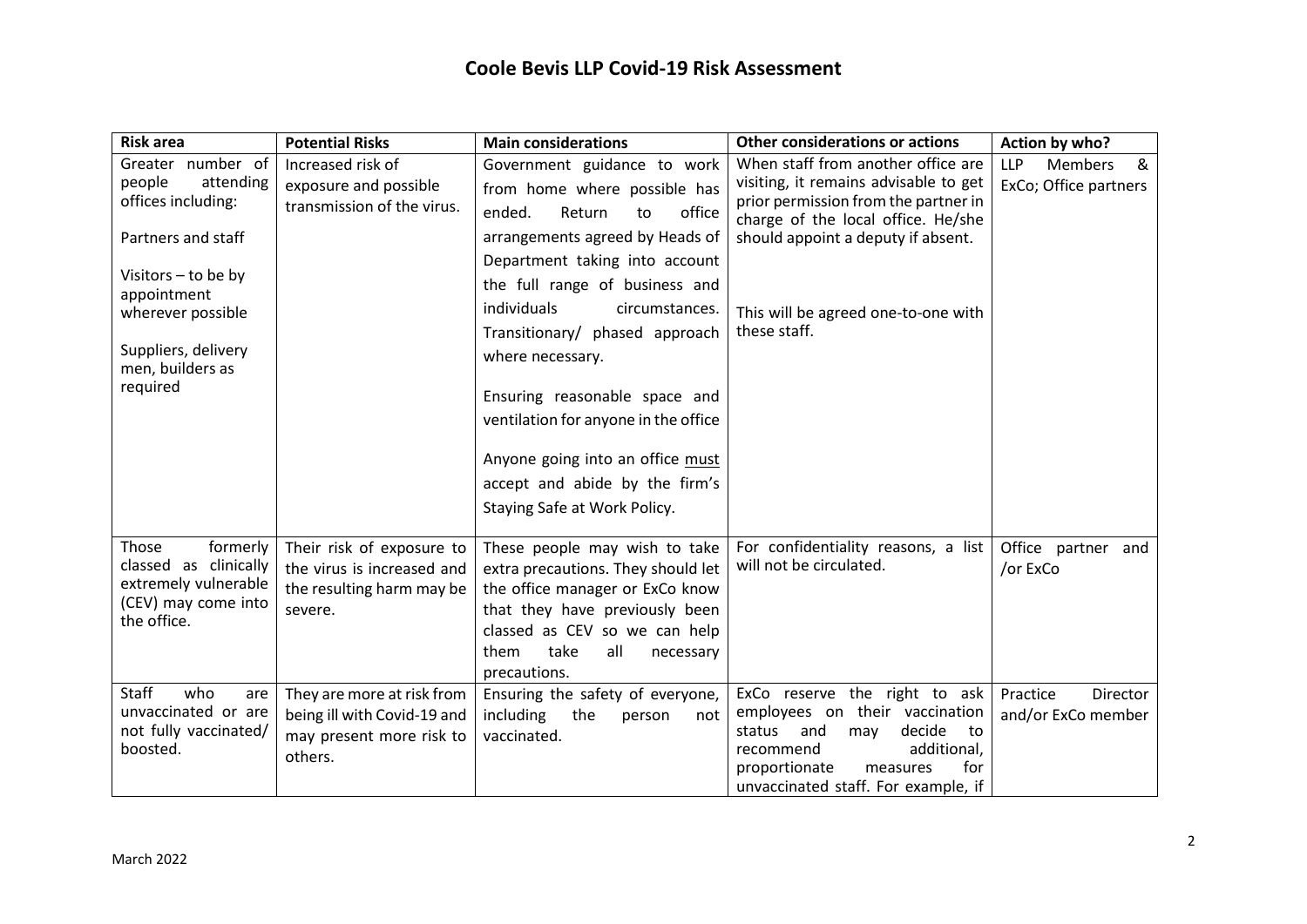|                                                                                                                                                                                                       |                                                                                                                                                                                                                                        |                                                                                                                                                                                                                                                                                              | they have been a close contact of a<br>positive case.                                                                                                                       |                                                 |
|-------------------------------------------------------------------------------------------------------------------------------------------------------------------------------------------------------|----------------------------------------------------------------------------------------------------------------------------------------------------------------------------------------------------------------------------------------|----------------------------------------------------------------------------------------------------------------------------------------------------------------------------------------------------------------------------------------------------------------------------------------------|-----------------------------------------------------------------------------------------------------------------------------------------------------------------------------|-------------------------------------------------|
| Transport issues, in<br>particular<br>use<br>of<br>public transport                                                                                                                                   | Increased risk of exposure<br>to the virus                                                                                                                                                                                             | Mask wearing is no longer<br>compulsory. However, staff are<br>encouraged to follow government<br>guidance to continue wearing<br>these in busy settings such as on<br>public transport.<br>Flexibility with working hours/<br>arrangements to avoid busy<br>periods if needed.              | If an individual has a specific reason<br>for concern, this must be discussed<br>with their line manager or a<br>member of ExCo                                             | Individual<br>responsibility/HOD                |
| If living with<br>an<br>extremely vulnerable<br>person, you should<br>continue to take all<br>reasonable<br>precautions.                                                                              | of onward<br>Their<br>risk<br>transmission of the virus<br>must be minimised.                                                                                                                                                          | The firm can only assist if<br>informed of the situation.                                                                                                                                                                                                                                    | Staff involved are advised to be<br>vigilant with good hygiene practices<br>and ensure good ventilation (where<br>possible) in the home as well as at<br>work.              | Individual<br>responsibility/ Office<br>Partner |
| It is no longer a legal<br>requirement to self-<br>isolate<br>following<br>symptoms/ positive<br>However, it<br>test.<br>remains public health<br>guidance. The firm<br>this<br>supports<br>guidance. | The end to the legal<br>requirement may mean<br>an increased risk that<br>Partners/staff,<br>visitors<br>and other 3 <sup>rd</sup> parties may<br>attend when they are<br>positive with the virus.<br>This may be unknowingly<br>done. | Staff are encouraged to undertake<br>regular lateral flow testing.<br>If you are asymptomatic but have<br>tested positive from a lateral flow<br>test, then you should not attend<br>work and seek a PCR test.<br>If you have symptoms you should<br>not attend work and seek a PCR<br>test. | If you have possible symptoms or a<br>positive test then you should inform<br>your HOD and HR as soon as<br>possible for consideration of any<br>other actions or measures. | Individual<br>responsibility then<br>HOD        |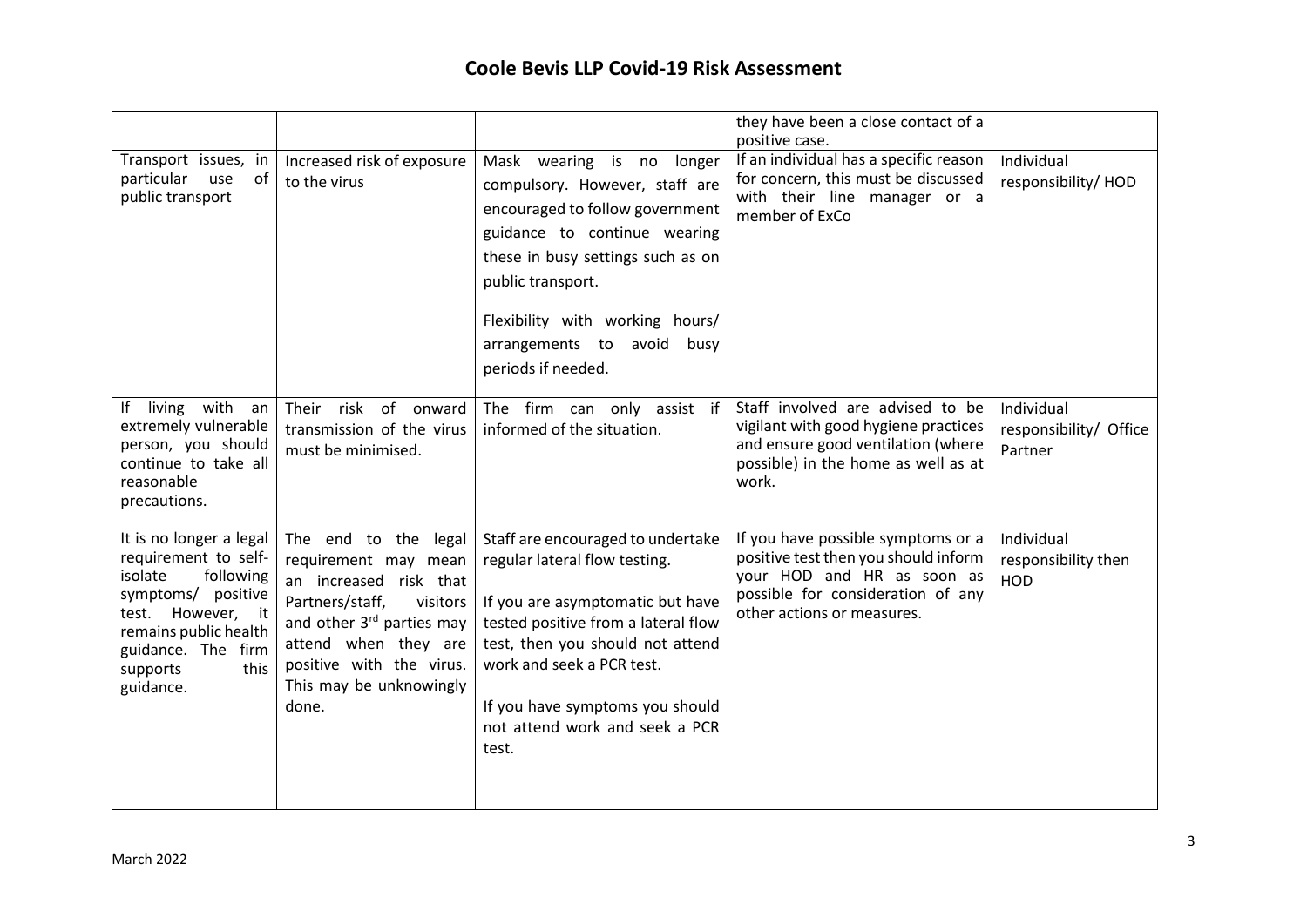|                                                                                                                                                                                                                          |                                                                                                                                     | You may return to work if your<br>PCR test returns negative. If you<br>confirmed<br>positive<br>the<br>are<br>isolation guidance should be<br>followed (see Staying Safe at Work<br>Policy.)<br>PCR and lateral flow testing<br>continue to be freely available<br>until 31 March 2022.                                                                   |                                                                                                                                                                                                                                                                                                                                                                                                                                                                                                                                         |                                                                                                                                  |
|--------------------------------------------------------------------------------------------------------------------------------------------------------------------------------------------------------------------------|-------------------------------------------------------------------------------------------------------------------------------------|-----------------------------------------------------------------------------------------------------------------------------------------------------------------------------------------------------------------------------------------------------------------------------------------------------------------------------------------------------------|-----------------------------------------------------------------------------------------------------------------------------------------------------------------------------------------------------------------------------------------------------------------------------------------------------------------------------------------------------------------------------------------------------------------------------------------------------------------------------------------------------------------------------------------|----------------------------------------------------------------------------------------------------------------------------------|
| You are no longer<br>required<br>to<br>self-<br>isolate if you live in<br>the same household<br>as someone<br>with<br>COVID-19.<br>The<br>government advice<br>for close<br>contact<br>testing has also been<br>removed. | Partner/employee<br><b>The</b><br>exposed to the other<br>person might have an<br>of<br>increased<br>risk<br>contracting the virus. | If you may have been in contact<br>with<br>someone<br>who<br>has<br>coronavirus, but you do not have<br>symptoms you should inform your<br>HOD or HR. This will enable any<br>risk<br>additional<br>assessment<br>measures to be proportionately<br>considered.<br>If you can undertake regular<br>flow<br>lateral<br>this<br>tests<br>is<br>recommended. | You are not necessarily barred from<br>coming to work if this is needed but<br>it must be agreed with your HOD<br>and you must take all necessary<br>precautions.<br>For at least 5 days, extra vigilance<br>with hygiene mask-weaning and<br>ensuring good ventilation in work<br>spaces is required.<br>If you are set up to work from home<br>and it is mutually agreed, then you<br>should do so.<br>If you start to suffer any symptoms,<br>go home at once (if in the office)<br>and book a PCR test. Let us know<br>the outcome. | You must tell your<br>and/or<br>HOD<br>HR<br>the<br>full<br>giving<br>circumstances so the<br>correct response can<br>be judged. |
| Clients may attend<br>offices as required.<br>This will usually be<br>done<br>by<br>appointment.                                                                                                                         | The client may unwittingly<br>bring the virus into our<br>work environment.                                                         | Clients and anyone with them e.g.<br>for support, must agree to our<br>Visitor Protocol during Pandemic<br>before attending.                                                                                                                                                                                                                              | The CB LLP "Visitor Protocol during<br>Pandemic" must be sent and<br>accepted beforehand.<br>Essential home visits are permitted.<br>Good hygiene and ventilation                                                                                                                                                                                                                                                                                                                                                                       | Relevant fee-earner<br>Everyone                                                                                                  |
|                                                                                                                                                                                                                          |                                                                                                                                     |                                                                                                                                                                                                                                                                                                                                                           | principles should be followed. We<br>suggest that you: minimise shared                                                                                                                                                                                                                                                                                                                                                                                                                                                                  |                                                                                                                                  |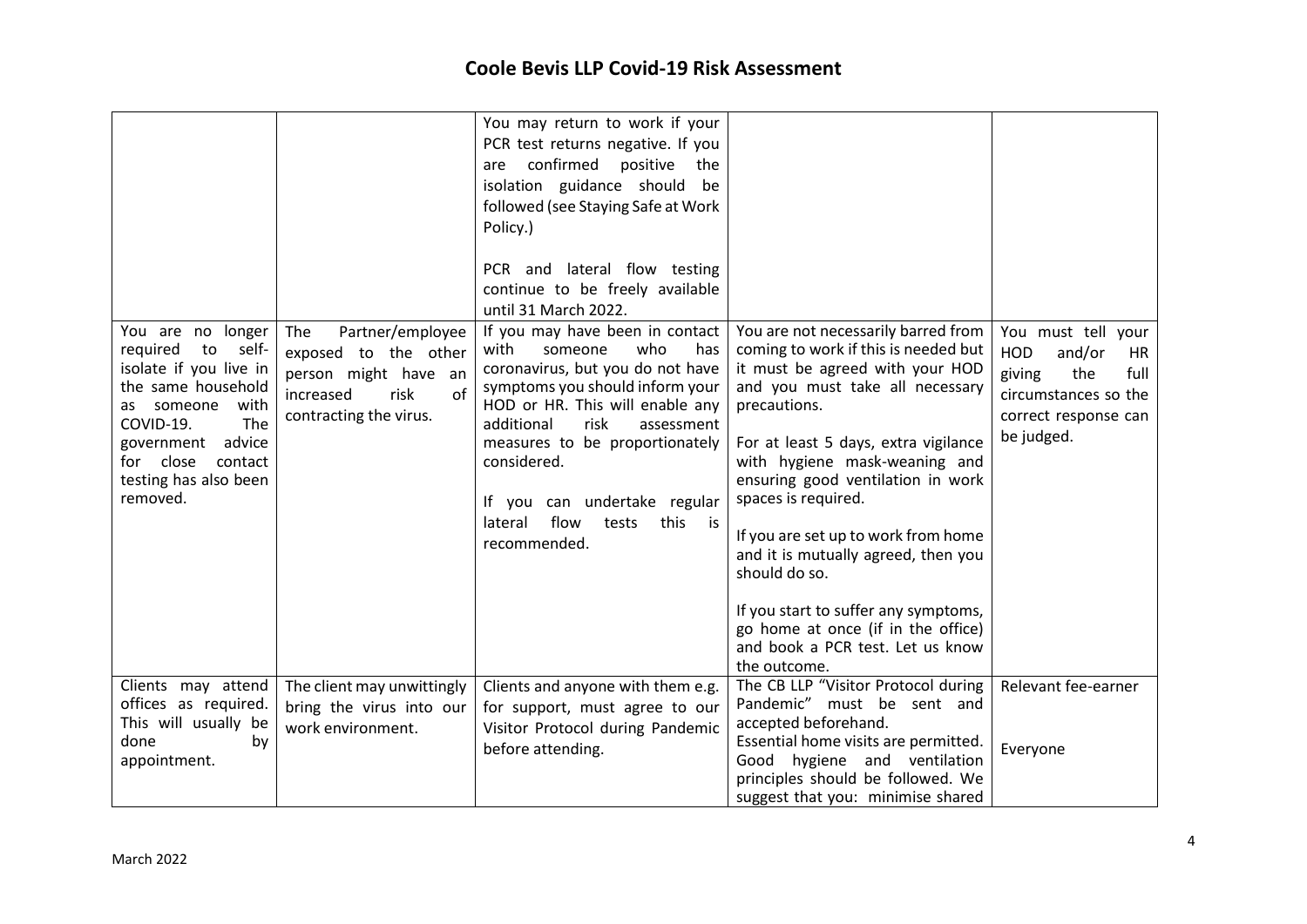|                                                             |                                                                                                       | <b>Meetings</b><br>should<br>be<br>by<br>appointment only.                                                                                      | equipment, use hand sanitizer and<br>have a prior agreement with the<br>client about whether to wear a face<br>mask.                                                             |                                   |
|-------------------------------------------------------------|-------------------------------------------------------------------------------------------------------|-------------------------------------------------------------------------------------------------------------------------------------------------|----------------------------------------------------------------------------------------------------------------------------------------------------------------------------------|-----------------------------------|
| <b>Walk-in Visitors</b>                                     | Extra chance of bringing in<br>the virus.                                                             |                                                                                                                                                 | A door notice will explain visitor<br>expectations. Reception will be able<br>to explain these as necessary.<br>Mask<br>wearing<br>will<br>be<br>recommended (but not mandatory) | Local partner<br>and<br>Reception |
|                                                             |                                                                                                       |                                                                                                                                                 | for all external visitors.                                                                                                                                                       |                                   |
| Suppliers,<br>cleaners,<br>contractors, delivery<br>people. | They may have been to<br>multiple sites with an<br>increased<br>risk<br>of<br>transmitting the virus. | All internal controls will apply.<br>They are likely to have H&S<br>instructions from their<br>own<br>Employer, with which they must<br>comply. | Minimise handling of external<br>deliveries and collections. Use soap<br>and water or, if not easily<br>accessible, hand sanitiser after<br>touching deliveries.                 | Everyone                          |
|                                                             |                                                                                                       |                                                                                                                                                 |                                                                                                                                                                                  |                                   |
|                                                             |                                                                                                       |                                                                                                                                                 |                                                                                                                                                                                  |                                   |
| What<br>the<br>are<br>hazards?                              | Who might be harmed<br><b>Staff</b>                                                                   | Controls required to stay safe                                                                                                                  | <b>Additional actions</b>                                                                                                                                                        | Action by who?                    |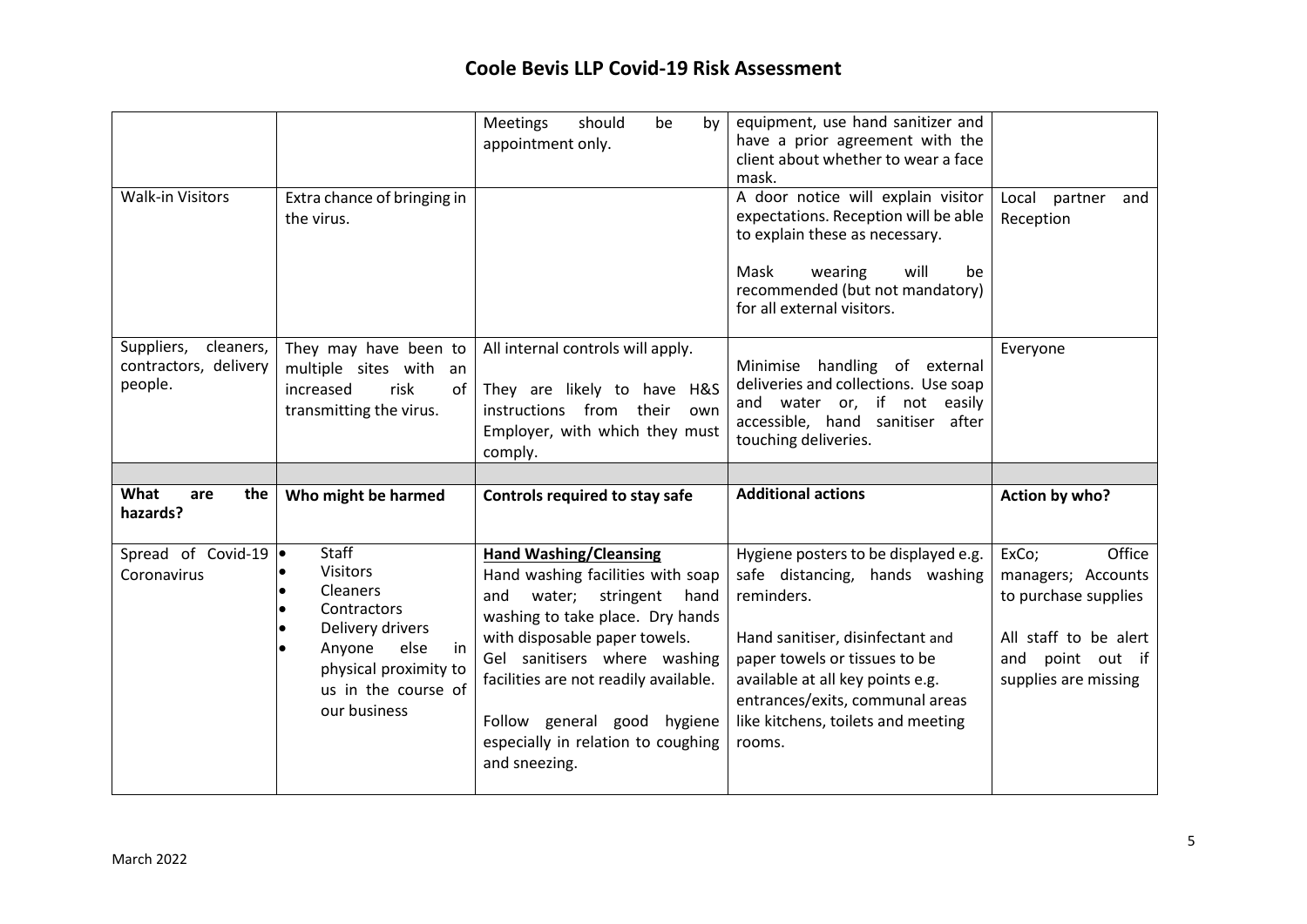|                                                                                                                                                                                                                                                                                                                                                                                        | For coughs and sneezes use tissues<br>-and follow "Catch it, Bin it, Kill it".<br>Avoid touching face, eyes, nose or<br>mouth with unclean hands.             |                                                                                                                       |
|----------------------------------------------------------------------------------------------------------------------------------------------------------------------------------------------------------------------------------------------------------------------------------------------------------------------------------------------------------------------------------------|---------------------------------------------------------------------------------------------------------------------------------------------------------------|-----------------------------------------------------------------------------------------------------------------------|
| <b>Face coverings and masks</b><br>Are recommended for all external<br>visitors and we encourage staff<br>greeting external visitors in<br>Reception to wear one. This<br>however, is not mandatory.<br>Where possible the approach<br>should be mutually (pre) agreed<br>for any in-person meetings (e.g.<br>with<br>clients/<br>visitors)<br>for<br>everyone's'<br>protection<br>and | Individuals are responsible for<br>providing, wearing and disposing of<br>these hygienically and responsibly.                                                 | Anyone using one                                                                                                      |
| comfort                                                                                                                                                                                                                                                                                                                                                                                |                                                                                                                                                               |                                                                                                                       |
| <b>Cleaning</b><br>Professional<br>cleaners<br>attend<br>regularly.                                                                                                                                                                                                                                                                                                                    | Cleaners are asked to prioritise<br>kitchens and<br>regularly<br>toilets,<br>touched areas e.g. door handles,<br>light switches.                              | Contract cleaners<br>Cleaners and those in                                                                            |
| Those in the office must also clean<br>and disinfect objects and surfaces<br>regularly,<br>touched<br>using<br>appropriate cleaning products<br>and methods.                                                                                                                                                                                                                           | Where possible doors should be left<br>open to avoid constant touching.<br>Line waste bins for safer disposal of<br>tissues, paper towels, wipes.             | the office<br>Cleaners                                                                                                |
| <b>Making Space</b><br>There has been an end to formal<br>social distancing requirements but<br>it remains a good idea to make<br>space. Suggestions are:                                                                                                                                                                                                                              | The firm will continue to be<br>considerate of distancing with<br>adequate precautions.<br>Job-shares on reception mean some<br>shared space. Measures agreed | Office<br>managers,<br>&<br>ExCo.<br>Partners<br>Also Office Partners.<br>Staff<br>also<br>are<br>expected to<br>take |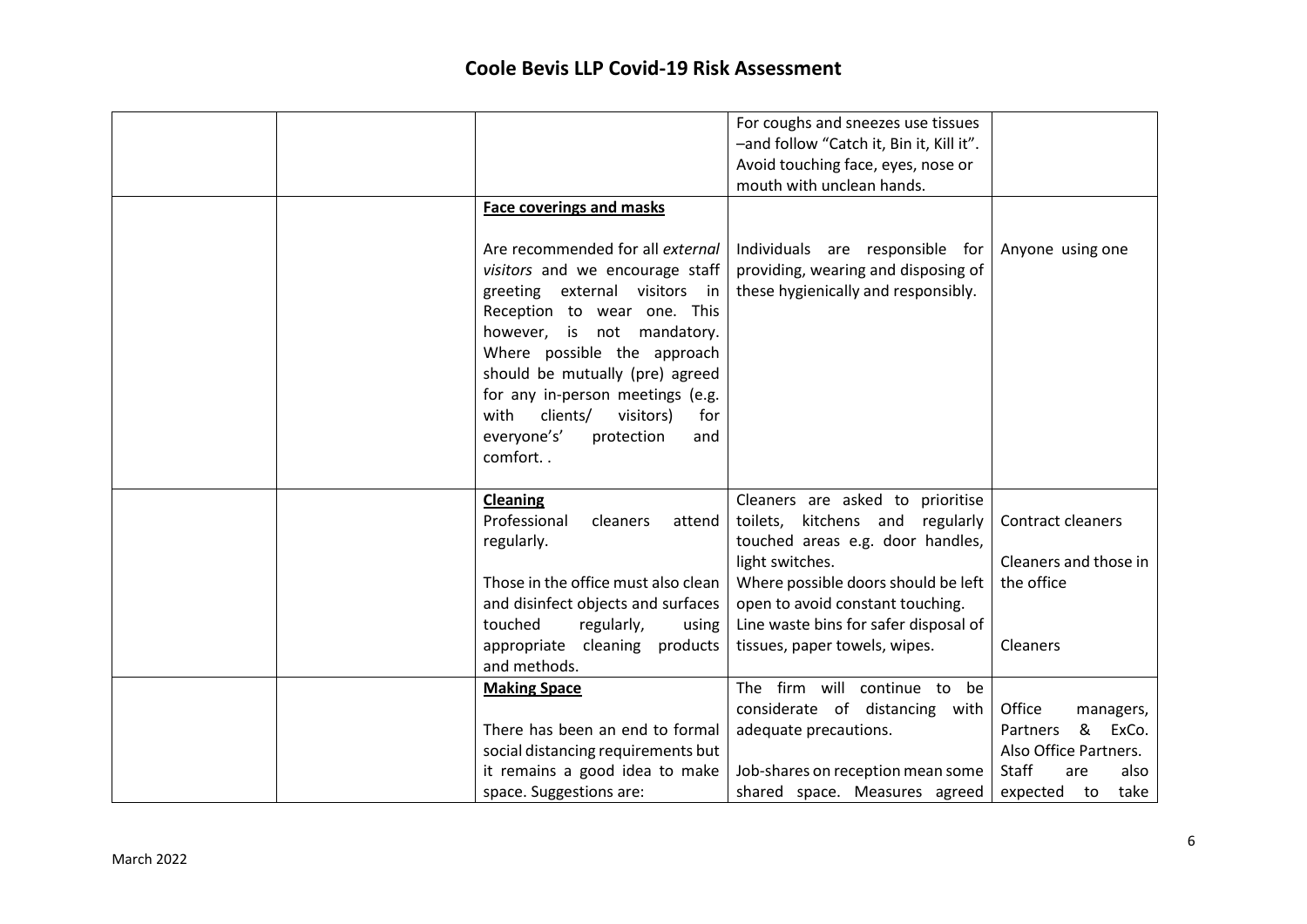|  | Adjust layouts to avoid sitting face                       | include<br>sanitising<br>shared<br>equipment before and after use and      | individual<br>responsibility.                  |
|--|------------------------------------------------------------|----------------------------------------------------------------------------|------------------------------------------------|
|  | to face. Eliminate hot-desking as                          | completing a log sheet.                                                    |                                                |
|  | far as possible.                                           |                                                                            |                                                |
|  |                                                            |                                                                            |                                                |
|  | Only one person at a time to enter                         |                                                                            |                                                |
|  | a confined spaces, such as narrow                          |                                                                            |                                                |
|  | corridors, kitchenettes, lift.                             |                                                                            |                                                |
|  | Use conference calls and Zoom                              |                                                                            |                                                |
|  | instead of face to face meetings.                          |                                                                            |                                                |
|  |                                                            |                                                                            |                                                |
|  | <b>Ventilation</b><br>Allow us much fresh air into the     | Open windows and, where secure<br>to do so, doors.                         |                                                |
|  | office as possible.                                        | In winter try not to overheat rooms.                                       |                                                |
|  |                                                            |                                                                            |                                                |
|  | Communication                                              |                                                                            |                                                |
|  | We aim to maintain regular<br>communication, including via | This includes communication with<br>those on sick leave or self-isolating. | HODs,<br>ExCo,<br><b>LLP</b><br><b>Members</b> |
|  | department heads, to update and                            |                                                                            |                                                |
|  | support employees in a fast                                |                                                                            |                                                |
|  | changing situation.                                        |                                                                            |                                                |
|  |                                                            |                                                                            |                                                |
|  | Developing Symptoms and                                    |                                                                            |                                                |
|  | <b>Quarantine after travel</b>                             | ExCo<br>consider<br>all<br>will<br>the                                     | Everyone                                       |
|  | Travel rules can be fast changing                          | circumstances and decide if the                                            |                                                |
|  | and latest guidance in respect of                          | office needs to be closed for a deep                                       |                                                |
|  | covid safe travel must be                                  | clean.                                                                     |                                                |
|  | followed<br>https://www.gov.uk/guidance/tr                 |                                                                            |                                                |
|  |                                                            |                                                                            |                                                |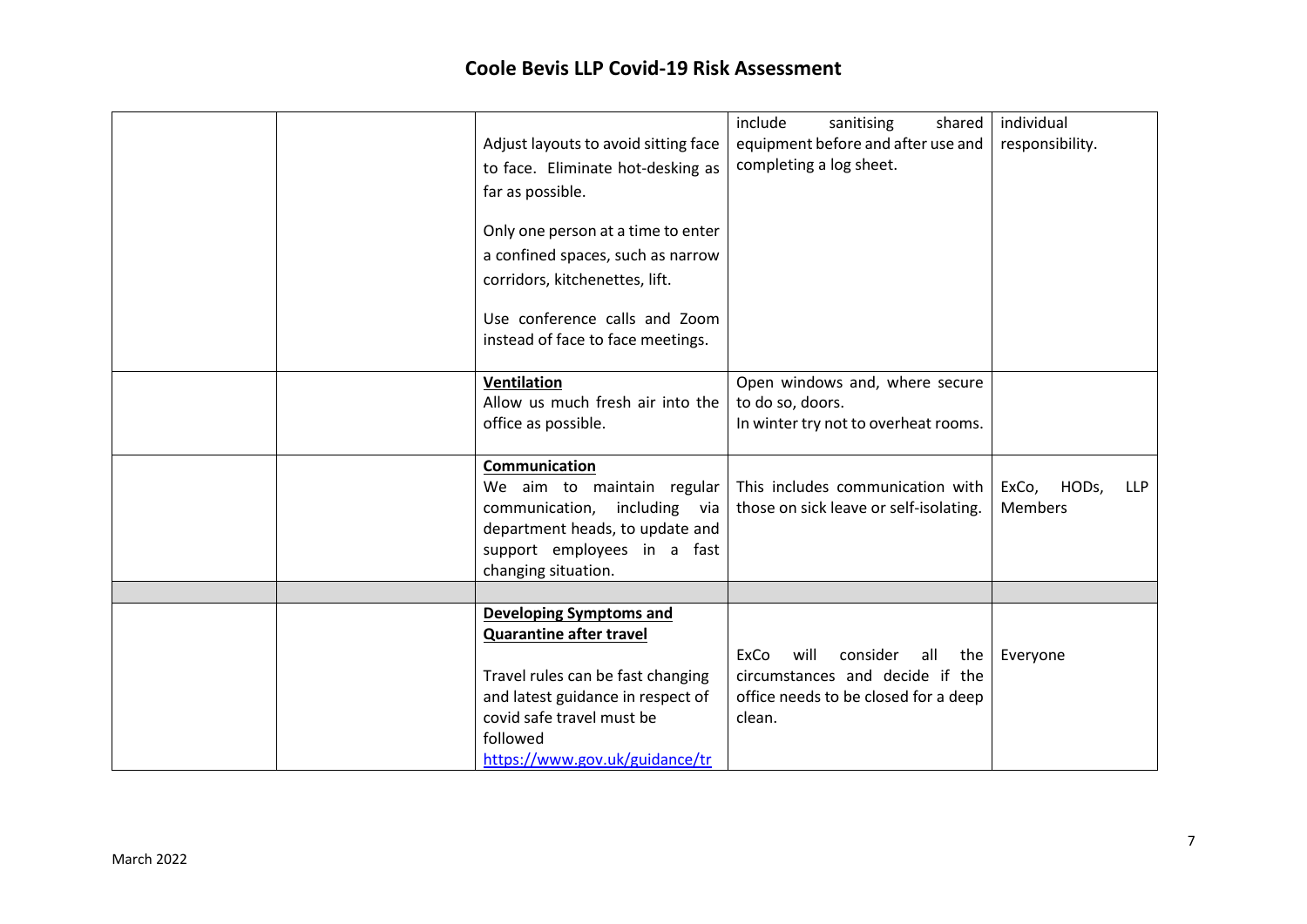|  | avel-abroad-from-england-<br>during-coronavirus-covid-19<br>Staff that develop symptoms<br>whether after travel or not,<br>should stay home and book a PCR<br>test. Return to the office will only<br>be possible after receipt of a<br>negative PCR test with any<br>additional measures followed in<br>the event of red-listed countries.<br>Anyone returning from a holiday<br>to a red-list country required to<br>quarantine must complete this<br>regardless of any negative test<br>result. |                                                                                                   |                                                                                                           |
|--|----------------------------------------------------------------------------------------------------------------------------------------------------------------------------------------------------------------------------------------------------------------------------------------------------------------------------------------------------------------------------------------------------------------------------------------------------------------------------------------------------|---------------------------------------------------------------------------------------------------|-----------------------------------------------------------------------------------------------------------|
|  | will<br>be<br>assessed<br>Each case<br>individually. Enhanced cleaning<br>will be required if there has been<br>a positive case attending in the<br>office.                                                                                                                                                                                                                                                                                                                                        |                                                                                                   |                                                                                                           |
|  | <b>Mental Health</b><br>The firm offers access to an<br>Employee Assistance programme<br>to all its staff and partners. Use of<br>it is absolutely confidential.<br>Staff are also encouraged to raise<br>health<br>mental<br>concerns<br>in                                                                                                                                                                                                                                                       | The firm will offer support to staff<br>affected by Covid-19 or have a<br>family member affected. | Management<br>In order for the firm<br>provide<br>proper<br>to<br>support,<br>the<br>individual must make |